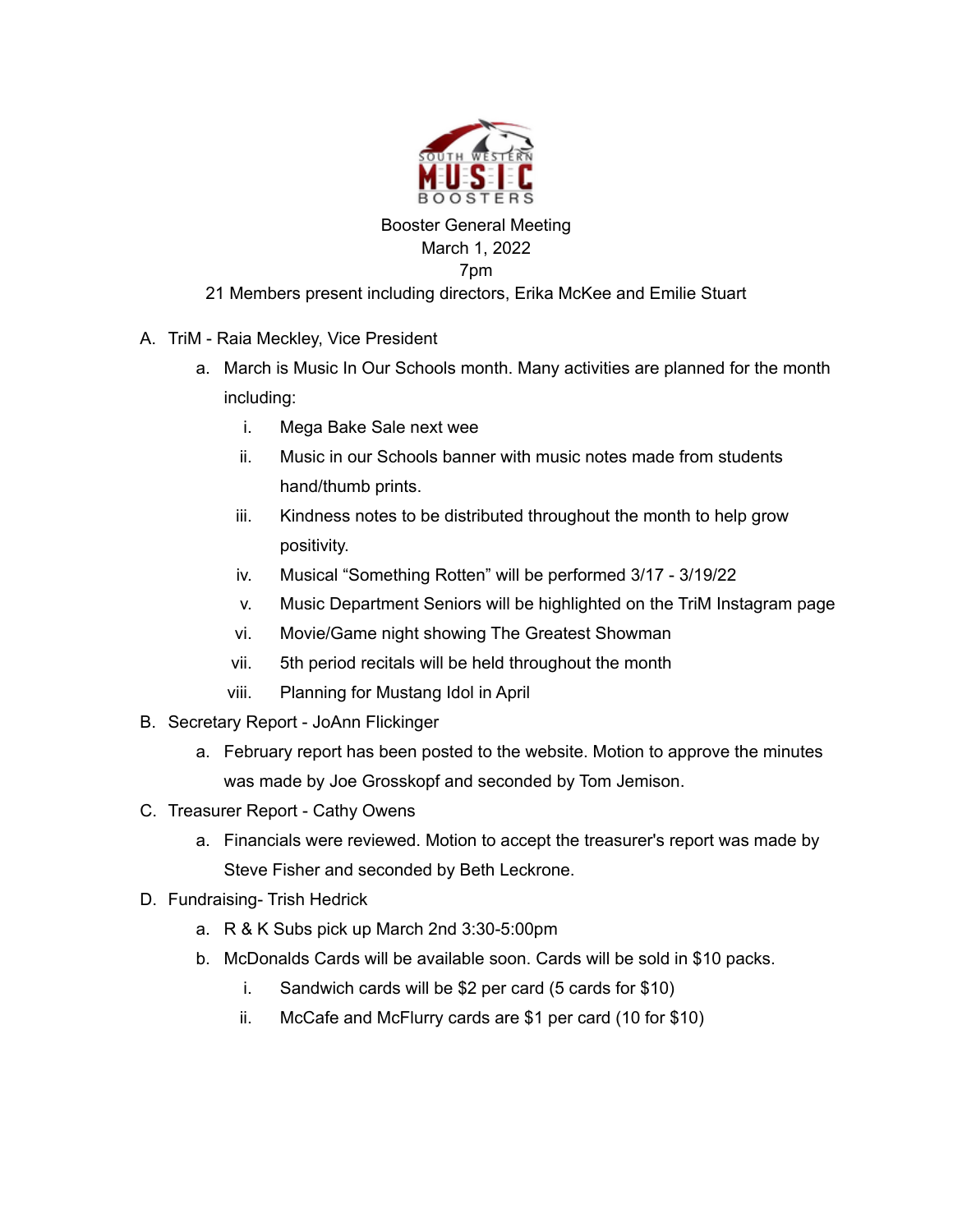- c. Spirit Wear Sale
	- i. Online until March 2
	- ii. Delivery estimate March 24
- d. Chicken BBQ Beth Leckrone, chair
	- i. \$10.00 /dinner;(includes ½ Chicken, baked potato, applesauce, roll) tickets are available starting tonight (in packs of 10)
	- ii. Dinners to be picked up 4/16 The same day as Marketplace. Just drive up in front of the music suite and your meals will b handed to you. No need to get out of your car!
- e. Marketplace April 16th
	- i. New banners are needed Jim Roller to have new banners printed
	- ii. Food Truck Volunteers needed. Suggestion was made to request 10-15% of profits from food trucks. This was done by another organization who stated their event was very successful.
	- iii. Set up and tear down volunteers needed
	- iv. Pit Dads will manage parking and equipment. More volunteers needed.
- f. New Opportunity
	- i. .To host a concession table durning Always Dancing recital Julie Smeltzer offered to chair this event
	- ii. Saturday June 18th at the SW High School
	- iii. Two shows: 10am and 2pm
- g. SWHS Alumni Association Car Show/ 4/23/22 Pat Loss has asked the music department to provide a concessions stand for this event. Vote was taken to decline this opportunity due to it being the week after Marketplace and the lack of needed volunteers.
- E. Music Department
	- a. Jazz Ensemble rehearsals are every Thursday from 6:30-9pm
	- b. Pit Orchestra Rehearsals March 1, 3 from 3:30-5pm
	- c. Musical Tech Rehearsal Monday- Thursday 5pm 10 pm starting next week.
		- i. Students may use the microwave and fridge in the music suite if needed to heat their evening meal. (especially with those who also have after school sporting events.)
	- d. School Play Something Rotten March 17, 18, 19 from 7pm-10pm
	- e. Show Choir March 23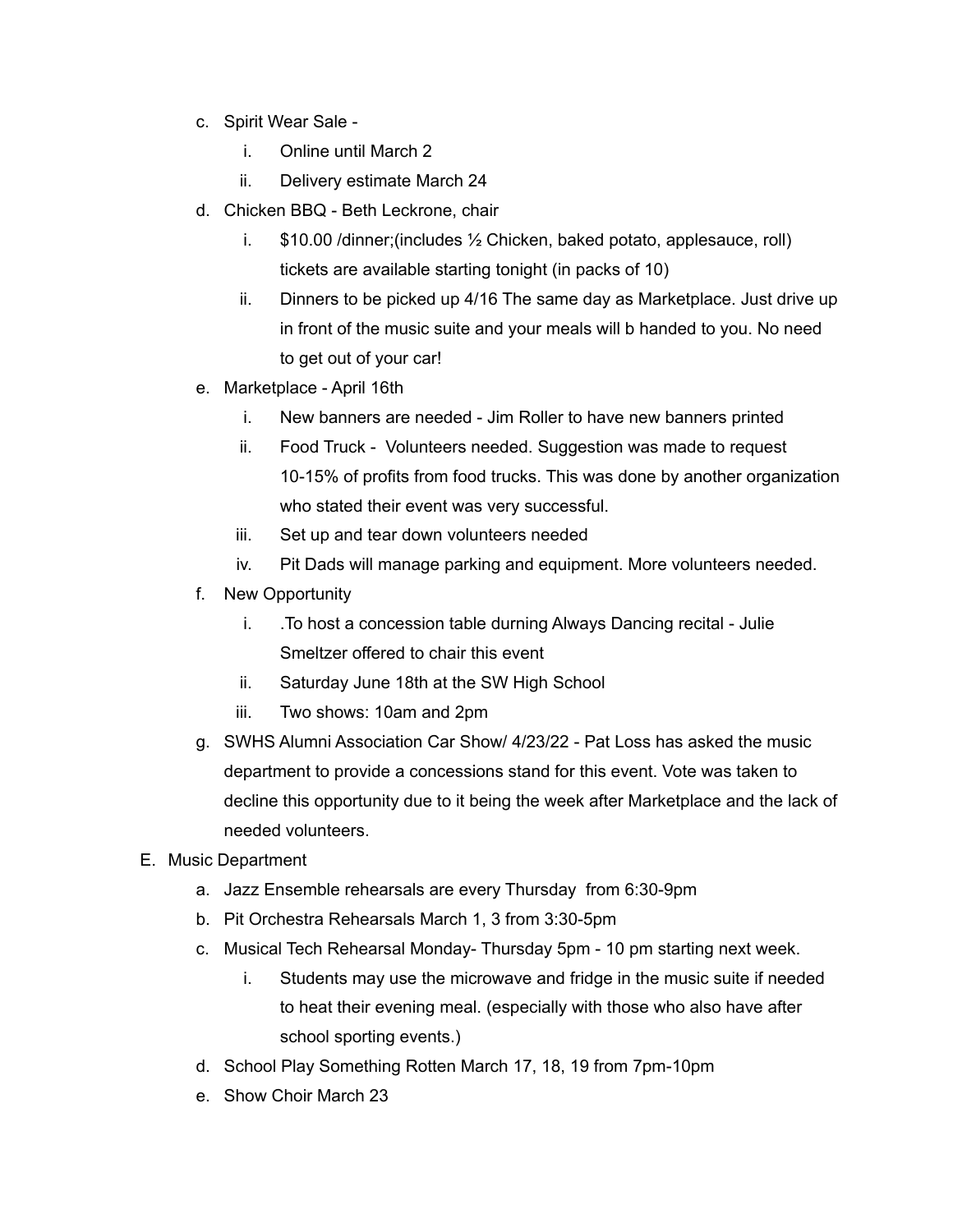- F. Mandatory Trip Meeting
	- a. March 22nd 7-9pm
	- b. In the High School Auditorium
	- c. One parent//guardian and student(s) traveling must attend
	- d. Information about the Tennessee trip will be covered
- G. Legacy Club will be restructured more details to come
- H. Board Openings Nominations for open board positions will be made next month. Open positions include: Fundraising Chair, Secretary, Public Relations, and a shadow for the Treasurer position.
- I. Directors Comments
	- a. Musical Tickets are available at the HS office or on the website.
		- i. The musical is rated PG.
		- ii. Pit and soundcrew joins cast next week.
	- b. Trip meeting will be held Tuesday March 22 at 7pm in the Auditorium
		- i. This meeting typically lasts 1  $\frac{1}{2}$  hours.
		- ii. A trip itinerary will be emailed prior to this time. Email will include a list of what students need to bring.
		- iii. SW administrator and trip coordinator will be at the trip meeting.
		- iv. There will be a sign off/permission sheet to be completed at the meeting
		- v. Sunday 3/27/22 luggage and medications can be dropped off. This is especially helpful for students who will be riding the bus to school on Monday 3/28/22.
		- vi. Students may not have any meds/vitamins/over the counter etc on them during the trip. All medications will be dispensed by the school nurse.
		- vii. Parents who are attending the trip as chaperones may administer medications to their child(ren) only.
		- viii. Students who have prescribed medications, must have a doctor's slip signed.
		- ix. Each student should pack 1 piece of luggage and a carry on which will include 1 outfit.
	- c. April is concert month. Ticketing will be just like the holiday concerts
		- i. Each ensemble has its own concert Band, Chorus, Orchestra and Pops.
		- ii. All performances are free and open to the public.
		- iii. Volunteers will be needed for concessions, ticket collection and programs.